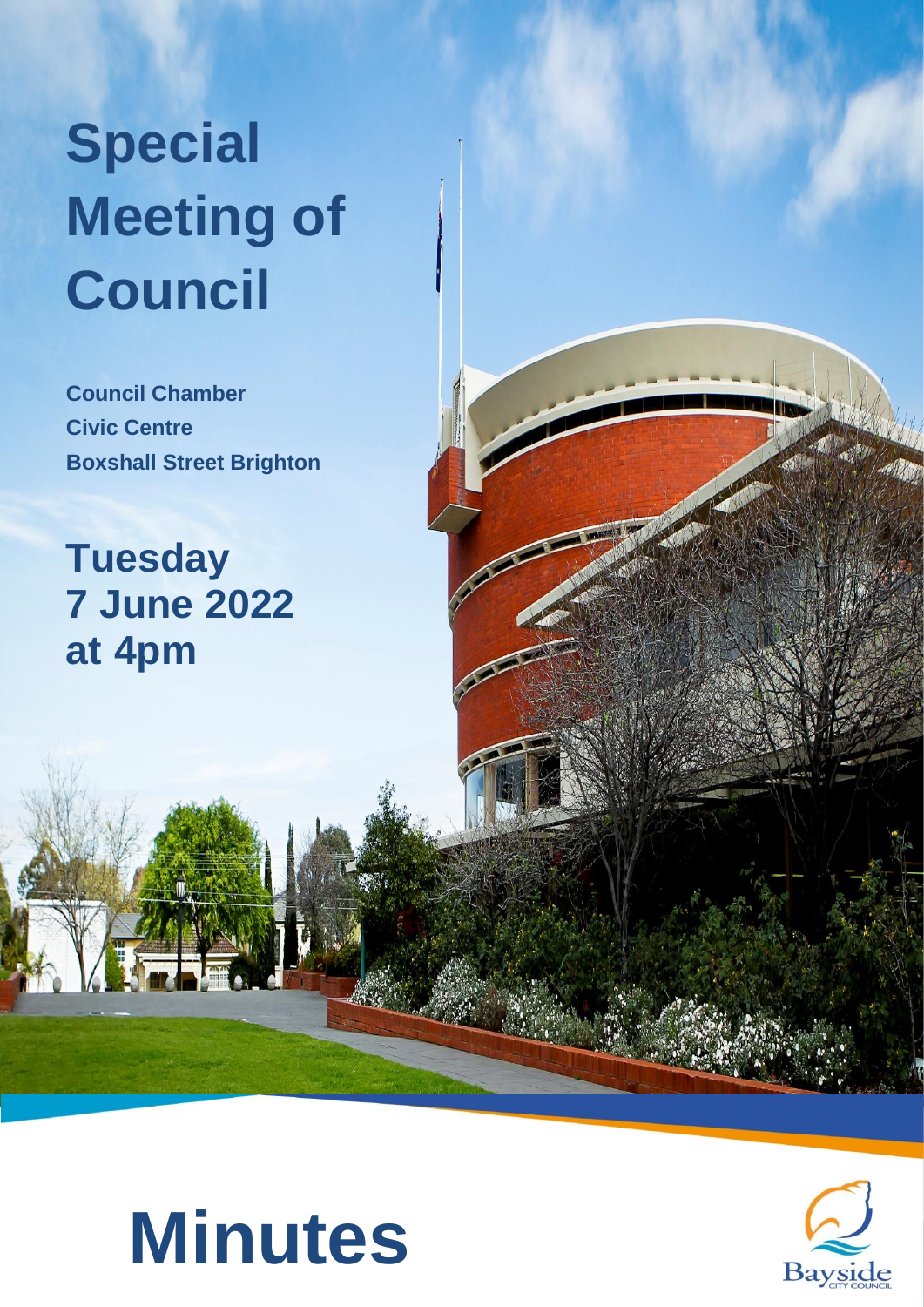#### **PRESENT:**

- **Chairperson:** Cr Alex del Porto (Mayor)
- **Councillors:** Cr Sonia Castelli Cr Hanna El Mouallem (Deputy Mayor) Cr Laurence Evans OAM Cr Clarke Martin Cr Jo Samuel-King MBBS Cr Fiona Stitfold
- **Officers:** Mick Cummins Chief Executive Officer Jill Colson – Director Corporate Services Matthew Cripps – Director City Planning and Amenity Kristy Green – Acting Director Community and Customer Experience Adam McSwain – Director Environment, Recreation and Infrastructure Terry Callant – Manager Governance Damien Van Trier – Manager Open Space, Recreation and Wellbeing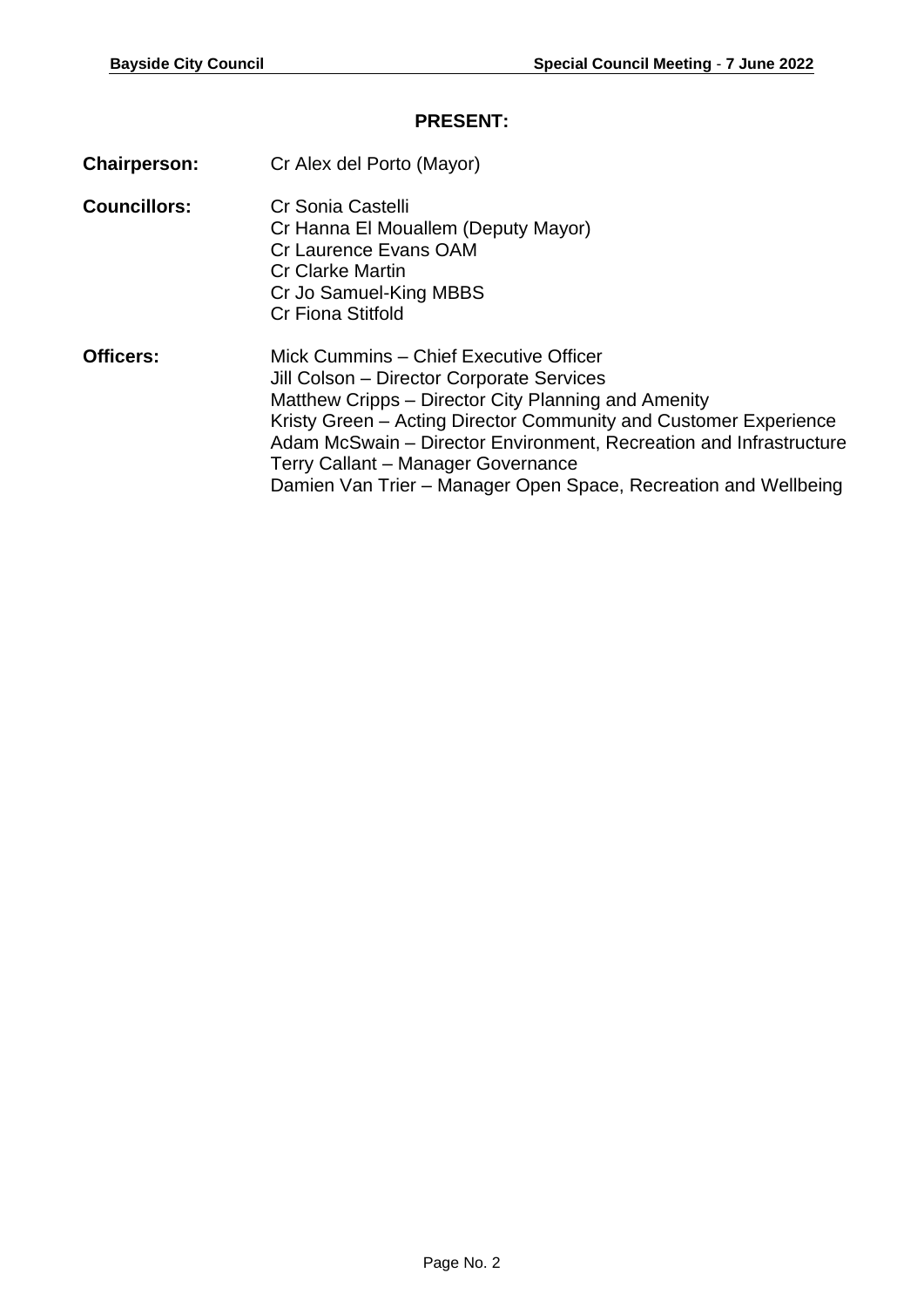# **Table of Contents**

[Prayer](#page-3-0)

[Acknowledgement of Country](#page-3-1)

- 1. [Apologies](#page-3-2)
- 2. [Disclosure of Conflict of Interest of any Councillor](#page-3-3)
- 3. [Reports by the Organisation](#page-4-0)
	- 3.1 [Response to Notice of Motion -](#page-4-1) 319 Powerful Owl Protection [Second-Generation Anticoagulant Rodenticides \(SGARs\)..........](#page-4-1) 5
	- 3.2 [Federal Member for Goldstein -](#page-6-0) Letters under seal of Council .... 7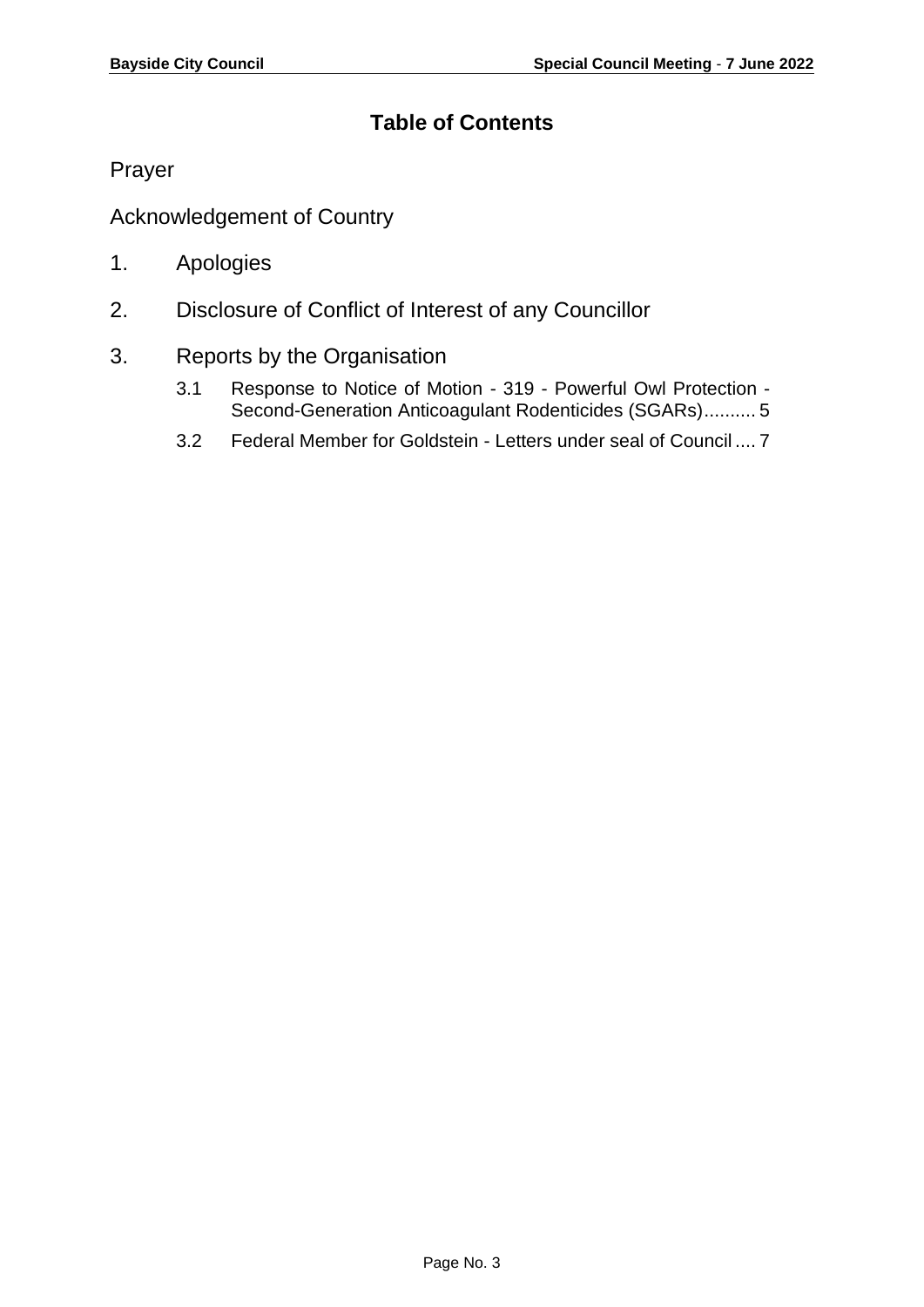The Mayor declared the Special Meeting of Council open at 4pm and advised members of the public gallery that the meeting is being recorded and streamed live on the internet to enhance the accessibility of Council meetings to the broader Bayside community.

The Mayor invited Cr El Mouallem to read the prayer.

## <span id="page-3-0"></span>**Prayer**

#### O God

Bless this City, Bayside, Give us courage, strength and wisdom, So that our deliberations, May be for the good of all, Amen

# <span id="page-3-1"></span>**Acknowledgement of Country**

Cr Samuel-King read the acknowledgement of the original inhabitants of this land.

- Bayside City Council proudly acknowledges the Bunurong People of the Kulin Nation as the Traditional Owners and Custodians of this land, and we pay our respects to their Elders, past, present and emerging as well as any Aboriginal or Torres Strait Islander community members with us today.
- Council acknowledges the Bunurong's continuing relationship to the land and waterways and respects that their connection and spiritual identity is maintained through ancient ceremonies, songlines, dance, art and living culture.
- Council pays tribute to the invaluable contributions of the Bunurong and other Aboriginal and Torres Strait Island Elders who have guided and continue to guide the work we do.

# <span id="page-3-2"></span>**1. Apologies**

There were no apologies submitted to the meeting.

# <span id="page-3-3"></span>**2. Disclosure of Conflict of Interest of any Councillor**

There were no conflicts of interest submitted to the meeting.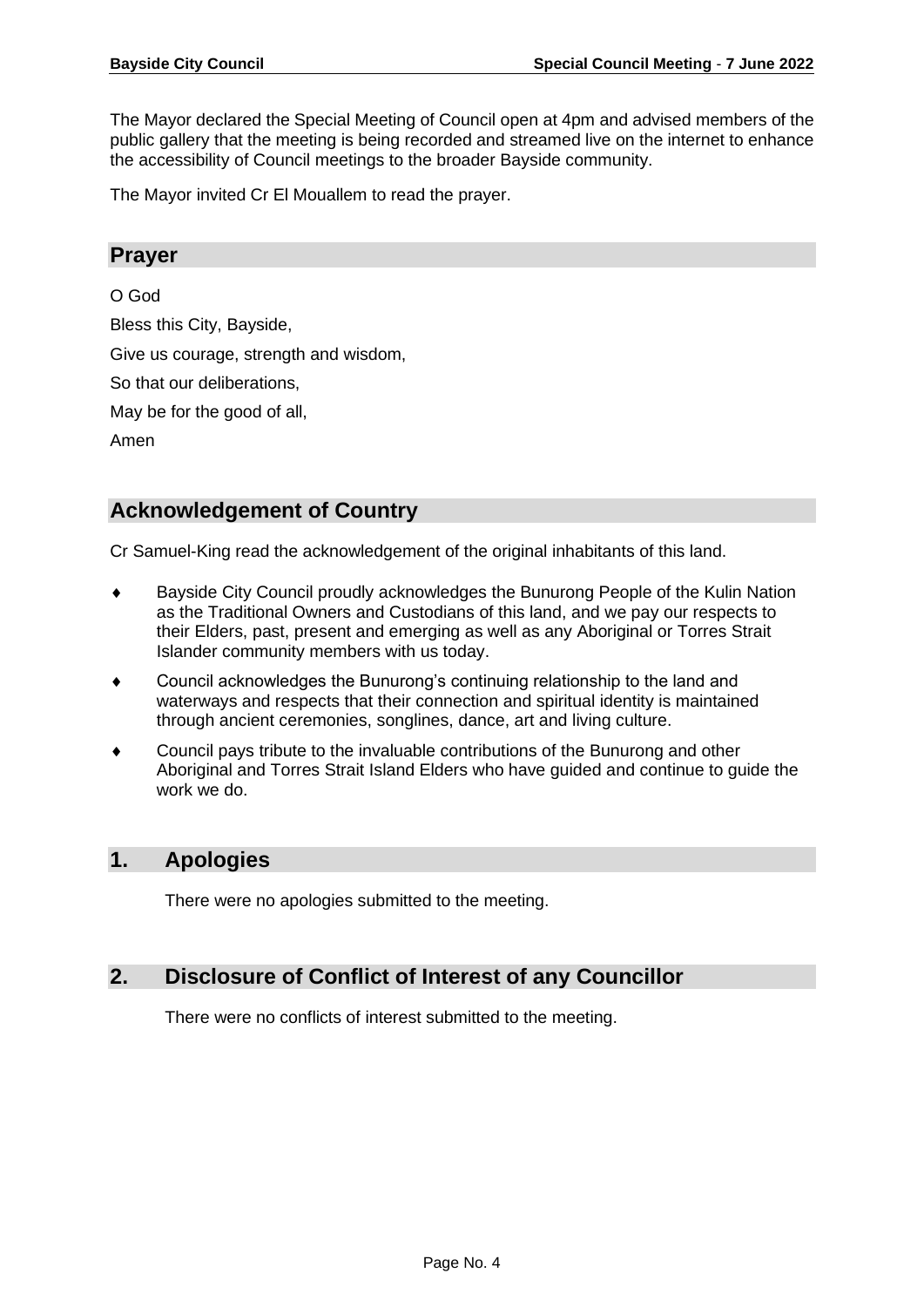# <span id="page-4-0"></span>**3. Reports by the Organisation**

### <span id="page-4-1"></span>**3.1 RESPONSE TO NOTICE OF MOTION - 319 - POWERFUL OWL PROTECTION - SECOND-GENERATION ANTICOAGULANT RODENTICIDES (SGARS)**

Environment, Recreation and Infrastructure - Open Space, Recreation and Wellbeing File No: PSF/22/27 – Doc No: DOC/22/142072

#### **Moved: Cr Samuel-King MBBS Seconded: Cr Castelli**

That Council:

- 1. implements an initial three-month alternative rodent control program along the foreshore that commences on 1 August 2022, rotating between a Cholecalciferol bait and a First-Generation bait program and allocates \$20,000 funding to support its implementation
- 2. receives a report at the 20 December 2022 Council Meeting to allocate budget associated with the costs and resourcing of a permanent alternative rodent control program that excludes the use of Second-Generation Anticoagulant Rodenticide (SGAR)
- 3. takes the following steps to further reduce the use of Second-Generation Anticoagulant Rodenticide (SGAR) across the Municipality:
	- provides information to food vendors, leased Council properties, community groups using Council buildings and other businesses about alternatives to Second-Generation Anticoagulant Rodenticide (SGAR) and Council's policy to cease their use
	- works with commercial and community leaseholders of Council properties to transition away from the use of SGARs and ensure that the prohibition of SGARs is included as a requirement in future leases of Council properties
	- communicates with residents regarding owl and wildlife friendly alternatives to Second-Generation Anticoagulant Rodenticides and Council's Policy to cease their use
	- revisits and implements a program similar to 'who are you really feeding' to better inform the community about the impacts of waste in open space
	- writes to the Chief Executive Officers of national hardware chains alerting them to the damage caused by Second-Generation Anticoagulant Rodenticide (SGAR) and seeking their support to phase out the sale of such poisons
- 4. notes that a motion will be put before the Australian Local Government Association National Congress in June 2022 calling on the Australian Government to recognise the harmful impacts of second-generation rodenticides and prohibits their use in Australia and promotes alternative methods of rodent management
- 5. notes that a motion will be put before the Municipal Association of Victoria State Council meeting in June 2022:
	- calling on the State Government to recognise the harmful impacts of secondgeneration rodenticides and prohibits their use in Victoria and establish a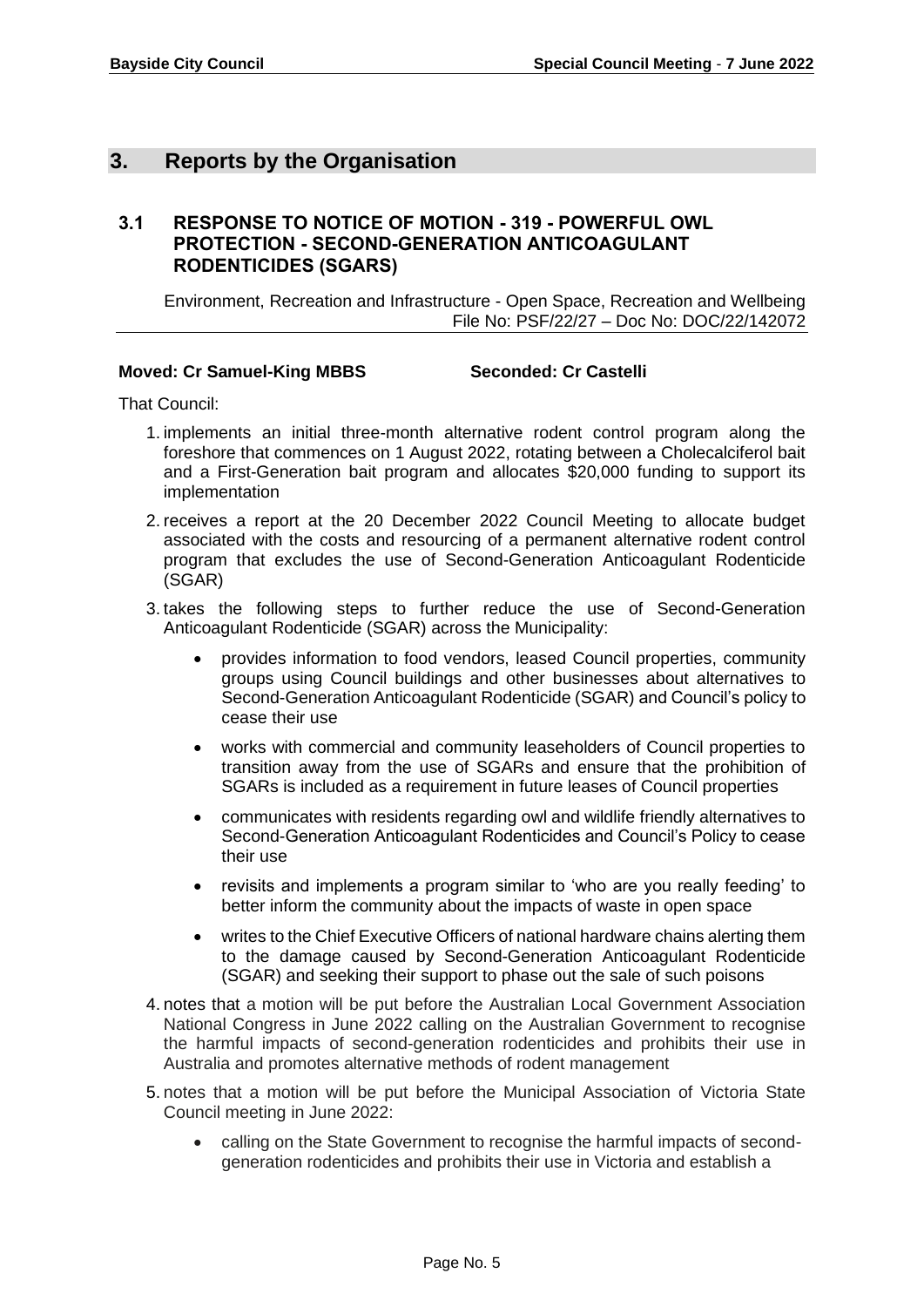taskforce to investigate and promote alternative methods of rodent management

• seeking other municipalities to cease the use of the Second-Generation Anticoagulant Rodenticide (SGAR) and implements suitable alternatives across Council properties and open spaces

6. notes its ongoing commitment to managing rodents across the Bayside Municipality.